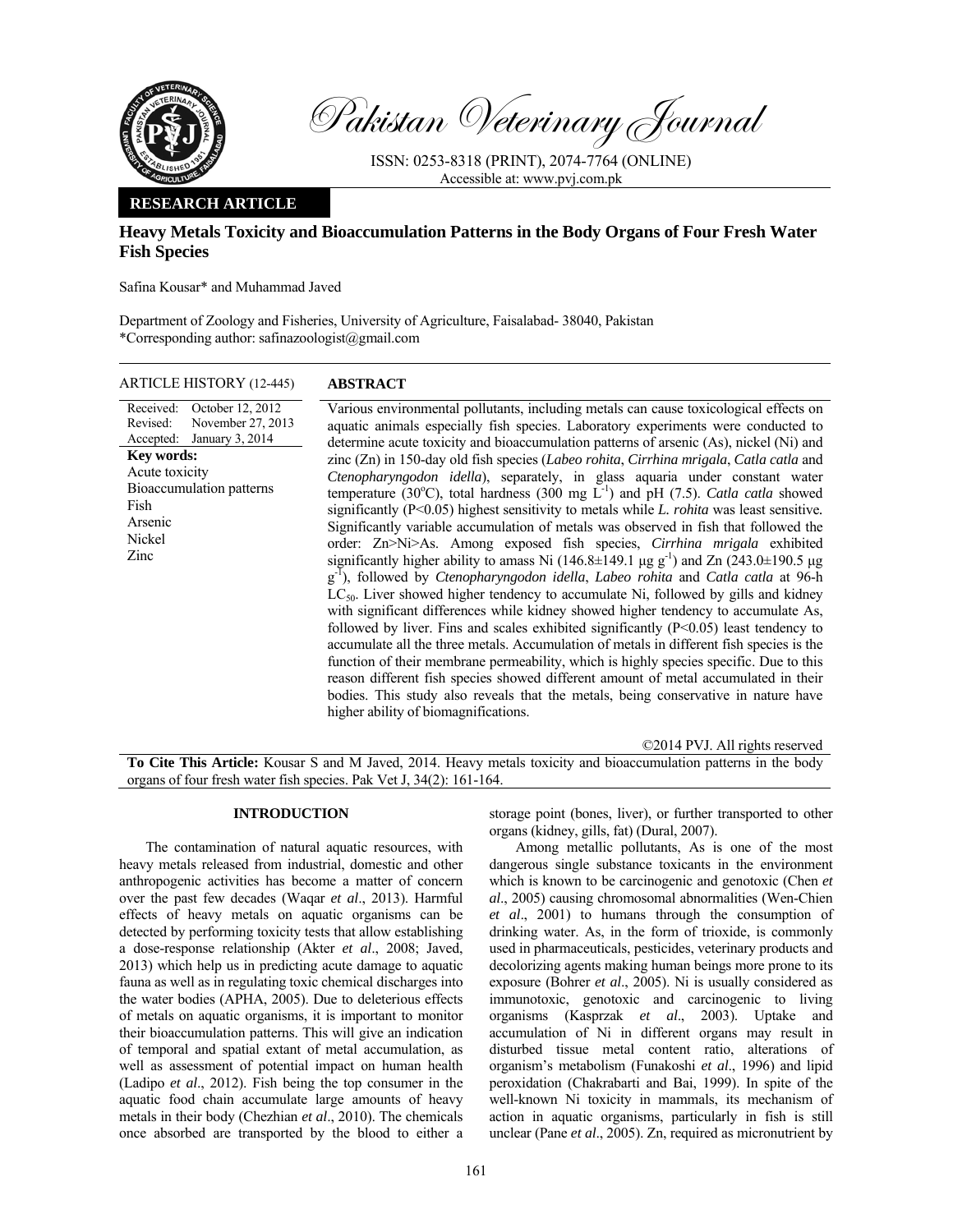the fish, can be obtained from water and diet (Wood, 2001). However, higher intake of Zn could cause harmful effects on fish health (Hayat *et al*., 2007).

In Pakistan, the fresh water reservoirs have been polluted due to several contaminants including heavy metals. The trace metals including Ni and Pb reflects low while Fe, Micronuclei, Zn, Cu, Cr and Co reflects their higher concentration in the system in the system under present scenario. The main reason of water pollution in Pakistan is the discharge of untreated industrial effluents that result in high level of pollution in the surface water as well as ground water. Despite elevated metal levels reported for many industrial receiving waters, these metal contaminants get little research interest for their toxicity to freshwater fish species. In order to conserve the indigenous fauna in their natural habitats (water bodies), it is important to determine their sensitivity and inherent potentials for the uptake and accumulation of metals.

### **MATERIALS AND METHODS**

This experiment was conducted in wet laboratory at Fisheries Research Farms, University of Agriculture, Faisalabad.

Fish collection and acclimatization: 150-day old fish (*Labeo rohita*, *Cirrhina mrigala*, *Catla catla* and *Ctenopharyngodon idella*) were collected from Fish Seed Hatchery, Faisalabad. Fish were transported to the laboratory in polythene bags with appropriate care and handling. Fish were acclimatized to laboratory conditions using dechlorinated tap water in cemented tanks for 10 days. During acclimatization, fish were fed to satiation on feed (34% DP and 3.00Kcal/g DE) twice daily however, the fish were not fed during acute toxicity tests. Water medium was replenished at 24-h intervals in order to remove feeding debris and the fecal matter.

**Stock solution preparation:** Stock solutions (10,000 mg  $L^{-1}$ ) of  $As_2O_3$  (Merck), NiCl<sub>2</sub>.2H<sub>2</sub>O (Merck) and  $ZnCl<sub>2</sub>.2H<sub>2</sub>O$  (Merck) were prepared by mixing their appropriate amount in 1 L deionized water, separately. The acute toxicity bioassay was conducted to determine 96-h  $LC_{50}$  and lethal concentrations of As, Ni and Zn for fish. Prior to start experiment, all the aquaria and glassware were washed thoroughly. After acclimatization fish with following weights and lengths were shifted from stock tanks to 50 L experimental glass aquaria.

| <b>Fish Species</b>     | Wet Weights (g) | Total Lengths (mm) |
|-------------------------|-----------------|--------------------|
| Labeo rohita            | $14.5 \pm 0.4$  | $110.3 + 2.9$      |
| Cirrhina mrigala        | $11.3 \pm 0.7$  | $101.5 \pm 1.2$    |
| Catla catla             | $19.7 \pm 0.2$  | $121.4 \pm 2.4$    |
| Ctenopharyngodon idella | $10.6 \pm 0.3$  | $99.8 \pm 1.6$     |

Appropriate volume of stock solutions of the each metal were poured slowly in the test media (aquaria), separately, to obtain desired exposure concentrations. To avoid sudden stress to experimental fish, metal concentration in aquarium water was increased gradually and 50% test concentration was maintained within 3.5-h and total toxicant concentration in 7-h. Dissolved oxygen of the test media was maintained with the help of aerator. Water temperature (30°C), total hardness (300 mg  $L^{-1}$ ) and pH (7.5) were kept constant

during experiment. Water temperature was maintained through electric heaters. The chemical i.e.  $CaSO<sub>4</sub>$  and EDTA were used to increase and decrease the water hardness, respectively. For acute toxicity trails, test concentrations of each metal for fish were started from zero with an increment of 0.05 mg  $L^{-1}$  and 5 mg  $L^{-1}$  for low and high concentrations, respectively. Each exposure concentration was tested in triplicate. Fish mortality during 96-h exposure period was obtained against each test concentration at 12-h intervals. Dead fish were taken out from the test media and slightly blotted dry. Mean values for 96-h  $LC_{50}$  and lethal concentrations were calculated for each test dose/treatment with 95% confidence intervals using probit analyses method (Ezeonyejiaku and Obiakora, 2011).

**Metals bioaccumulation assay:** Dead fish obtained from acute toxicity trial were dissected and bones, fins, gills, gut, kidney, liver, muscles, scales and skin were separated, rinsed with distilled water, blotted with blotting paper. Samples of fish organs (wet) were digested in  $HNO<sub>3</sub>$  and  $HClO<sub>4</sub>$  (3:1V/V) by following S.M.E.W.W. (1989) to determine metals viz. As, Ni and Zn concentrations through Atomic Absorption Spectrophotometer (Analyst-400 Perkin Elmer, USA). The data on various parameters were analyzed statistically by using Factorial design (RCBD), Analysis of Variance and Tukey/student Newnan-Keul tests.

### **RESULTS**

**Acute toxicity of metals:** All the four fish species were tested for acute toxicity (96-h  $LC_{50}$  and lethal concentrations) of As, Ni and Zn. The data presented in Table 1 shows that 96-h  $LC_{50}$  and lethal concentrations of metals for the four fish species varied significantly.

The  $96-h$  LC<sub>50</sub> values of As were recorded as 30.0 $\pm$ 0.0, 24.5 $\pm$ 0.1, 10.2 $\pm$ 0.2 and 22.2 $\pm$ 0.0 mg L<sup>-1</sup> for *Labeo rohita*, *Cirrhina mrigala*, *Catla catla* and *Ctenopharyngodon idella*, respectively. While the highest value of lethal concentration of As was recorded as 40.2 $\pm$ 0.0 mg L<sup>-1</sup> for *Labeo rohita* followed by 32.1 $\pm$ 0.0, 29.7 $\pm$ 0.0 and 14.1 $\pm$ 0.2 mg L<sup>-1</sup> for *Cirrhina mrigala*, *Ctenopharyngodon idella* and *Catla catla*, respectively (Table 1).

Mean 96-h  $LC_{50}$  values of Ni varied significantly between *Labeo rohita*, *Cirrhina mrigala*, *Catla catla* and *Ctenopharyngodon idella*. Whereas, *Cirrhina mrigala* was least sensitive species having significantly higher mean LC<sub>50</sub> value  $(100.69 \pm 0.16$  mg L<sup>-1</sup>) than *Labeo rohita*, *Catla catla* and *Ctenopharyngodon idella*. However, nonsignificant difference was observed between *Catla catla* and *Ctenopharyngodon idella* for their 96-h LC<sub>50</sub> values. Furthermore, mean lethal concentration of Ni varied significantly between  $131.8 \pm 0.3$  mg  $L^{-1}$  (*Cirrhina*  $mrigala$ ) and 58.1±0.3 mg  $L^{-1}$  (*Catla catla*) (Table 1).

*Labeo rohita* showed significantly higher tolerance limits, in- terms of 96-h  $LC_{50}$  and lethal concentrations, for Zn followed by *Cirrhina mrigala*, *Ctenopharyngodon idella* and *Catla catla* (Table 1).

**Metal Bioaccumulation:** Table 2 shows the accumulation patterns of As, Ni and Zn in fish body organs at 96-h  $LC_{50}$ and lethal concentrations exposure. There were significant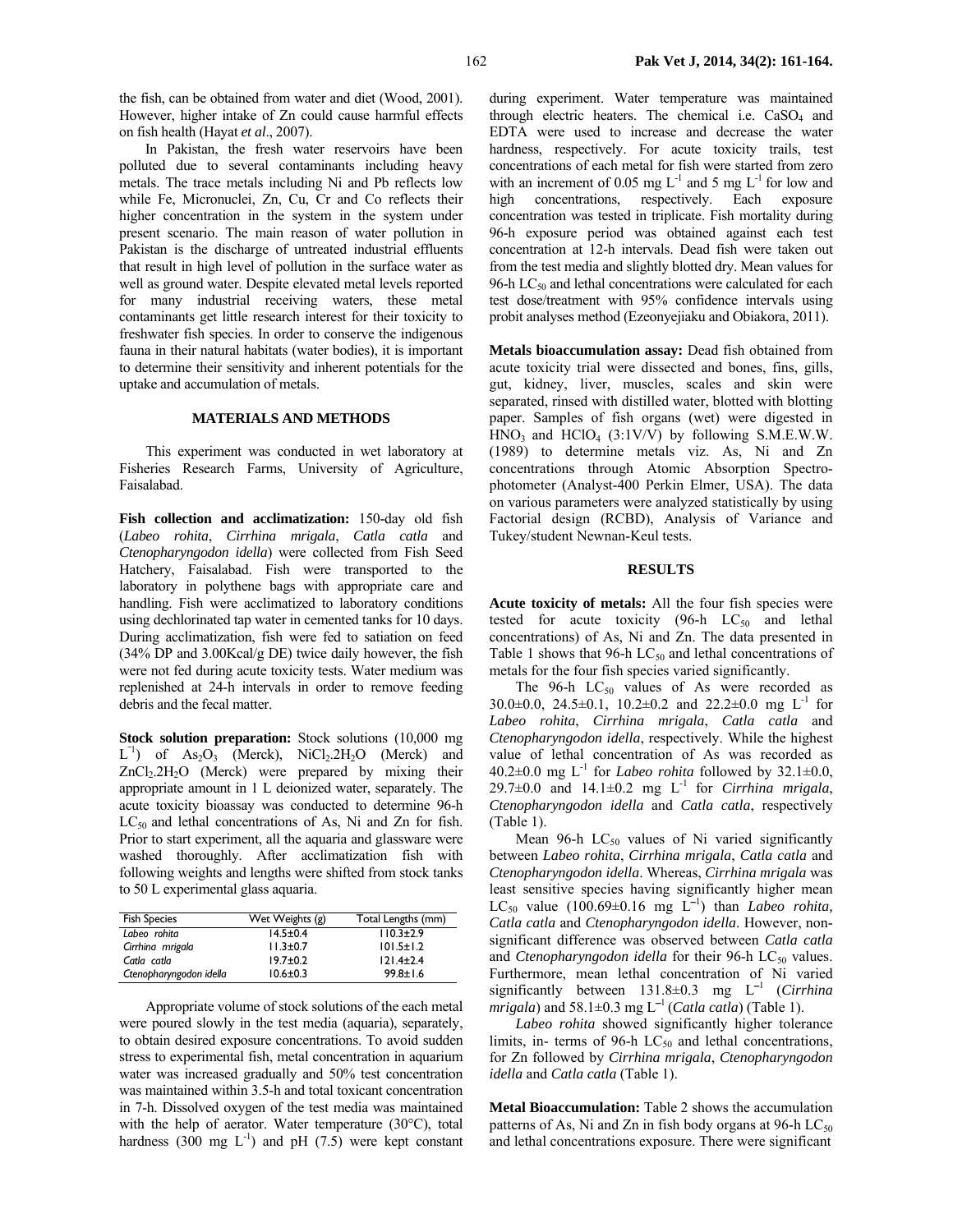Table 1: Mean 96 h LC<sub>50</sub> and lethal concentrations (mg L<sup>-1</sup>±SD) of metals for 150-day fish species

| Hours/Metals                                                              | <b>Fish Species</b> |                        |                  |                   |  |  |
|---------------------------------------------------------------------------|---------------------|------------------------|------------------|-------------------|--|--|
|                                                                           | L rohita            | C. catla<br>C. mrigala |                  | C. idella         |  |  |
| $96-h$ LC <sub>so</sub>                                                   |                     |                        |                  |                   |  |  |
| Arsenic                                                                   | $30.0 \pm 0.0a$     | $24.5 \pm 0.1 b$       | $10.2 + 0.2d$    | 22.17±0.0c        |  |  |
| Nickel                                                                    | $92.3 + 0.3$        | $100.7 + 0.2a$         | $43.4 \pm 0.2c$  | 43.78±0.2c        |  |  |
| Zinc                                                                      | $165.3 \pm 0.4a$    | $108.8 + 0.1b$         | $41.8 \pm 0.3$ d | $99.57 \pm 0.1c$  |  |  |
| 96-h Lethal Concentration                                                 |                     |                        |                  |                   |  |  |
| Arsenic                                                                   | $40.2 \pm 0.0a$     | $32.1 \pm 0.0$         | $14.1 \pm 0.2$ d | 29.67±0.0c        |  |  |
| Nickel                                                                    | $120.7 \pm 0.1 b$   | 131.8±0.3a             | $58.1 \pm 0.3$ d | 64.24±0.3c        |  |  |
| Zinc                                                                      | $212.9 \pm 0.9a$    | $140.7 + 0.1b$         | $57.3 + 0.6d$    | $129.22 \pm 0.1c$ |  |  |
| Means with similar letters in single row are non-significant $P \le 0.05$ |                     |                        |                  |                   |  |  |

Means with similar letters in single row are non-significant P<0.05.

**Table 2:** Metals accumulation (µgg<sup>-1</sup>±SD) in fish species at 96-h LC<sub>50</sub> and lethal concentration exposure

| Exposure/                                                               | L. rohita  | C. mrigala                            | $Cc$ catla                                          | C. idella                 |  |  |
|-------------------------------------------------------------------------|------------|---------------------------------------|-----------------------------------------------------|---------------------------|--|--|
| <b>Metals</b>                                                           |            |                                       |                                                     |                           |  |  |
| LC <sub>so</sub> Exposure                                               |            |                                       |                                                     |                           |  |  |
| Arsenic                                                                 | 13.7±17.0c | $18.2 \pm 21.4$                       | $13.3 \pm 11.3c$                                    | $20.2 \pm 23.4$ a         |  |  |
| Nickel                                                                  |            | $106.0 \pm 141.2c$ $146.8 \pm 149.1a$ |                                                     | 92.7±83.1d 129.0±124.9b   |  |  |
| Zinc                                                                    |            | 190.5±145.5c 243.0±190.5a             |                                                     | 176.2±167.7d 200.5±131.9b |  |  |
| Lethal Concentration Exposure                                           |            |                                       |                                                     |                           |  |  |
| Arsenic                                                                 |            | $19.6 \pm 26.9c$ $26.8 \pm 32.0a$     | $16.4 \pm 14.2$ d                                   | $26.2 \pm 27.0$ b         |  |  |
| Nickel                                                                  |            |                                       | 155.4±209.8c 244.9±234.3a 133.1±123.7d 181.1±170.3b |                           |  |  |
| Zinc                                                                    |            |                                       | 328.8±279.0c 401.5±335.0a 229.9±178.4d 349.2±216.2b |                           |  |  |
| Means with similar letter in a single row are non-significant (P>0.05). |            |                                       |                                                     |                           |  |  |

(P<0.05) differences for accumulation of these metals in different organs of all the four fish species. Regarding ability of fish species to accumulate Ni and Zn at 96-h  $LC_{50}$ and lethal concentrations *Cirrhina mrigala* showed highest tendency, followed by *Ctenopharyngodon idella*, *Labeo rohita* and *Catla catla*. Among fish species highest As accumulation was observed in *Ctenopharyngodon idella*, followed by *Cirrhina mrigala* while the same was statistically non-significant between *Labeo rohita* and *Catla catla* at 96-hr LC<sub>50</sub>. Acute exposure of Ni and Zn showed significantly higher amassing of metals in fish liver while As showed highest accumulation in fish kidney followed by liver, gills, gut, bones, muscles, skin, fins and scales (Table 3). Minimum amassing of As and Zn was observed in scales of fish while minimum Ni accumulation was observed in the fish fins. Metals burden in different organs of *Labeo rohita*, *Cirrhina mrigala, Catla catla* and *Ctenopharyngodon idella* were in the order of liver > gills >  $kidney > gut > bones > skin > muscles > scales > fins;$ 

liver > kidney > gills > gut > skin > scales > bones > muscles > fins; gills > liver > kidney > gut > bones > skin > muscles  $>$  scales  $>$  fins and liver  $>$  kidney  $>$  gills  $>$  gut  $>$ skin > bones > muscles > fins > scales, respectively (Table 3). During 96-hr  $LC_{50}$  and lethal concentration exposure *Cirrhina mrigala* showed significantly higher ability to amass metals while *Catla catla* showed significantly least tendency.

### **DISCUSSION**

Acute toxicity (96-h  $LC_{50}$  and lethal concentrations) of metals varied significantly among fish species. The fish that is highly susceptible to a metal may show higher resistance to another metal at the same concentration (Biuki *et al*., 2010). During present investigation, it observed that As was highly toxic metal as compared to Ni and Zn. *Catla catla* showed highest sensitivity to all metals while *Cirrhina mrigala* showed the least. For both 96-hr  $LC_{50}$  and lethal concentrations, *Catla catla* were reported significantly more susceptible to Al toxicity, followed by that of *Labeo rohita* and *Cirrhina mrigala* (Azmat *et al*. 2012). Leblond and Hontela (1999) reported that rainbow trout was more susceptible to acute toxicity of mercury followed by Zn and Cd. Waterborne heavy metals exposure caused marked hypersensitivity in fish (Javed, 2012). Metals may enter the fish through contaminated water and food intakes, start accumulating in liver, kidney, gills, skin, fins, muscles and bones (Rauf *et al*., 2009). However, patterns of metals bioaccumulation in different organs of fish varied significantly (P<0.05). These variations among ability of different fish species to accumulate metals in their bodies appeared to be species specific (Giguere *et al*., 2004). Furthermore, position of each tissue in the fish body and the physiological differences can also influence the accumulation of a particular metal (Kotze, 1997). Liver plays a central role in detoxification and accumulation of heavy metals (Yousafzai, 2004). Synthesis of metallothioneine, a metal binding protein, is induced in fish due to elevated levels of heavy metals. This protein helps in detoxification and accumulation of metal ions in liver (Hogstrand and Haux, 1991).

**Table 3:** Metals accumulation (µgg<sup>-1</sup>±SD) in fish body organs at 96-h LC<sub>50</sub> and lethal concentration exposure

| Metals/            |                               |                                    |                                                                     |                         | Organs             |                     |                   |                   |                   |
|--------------------|-------------------------------|------------------------------------|---------------------------------------------------------------------|-------------------------|--------------------|---------------------|-------------------|-------------------|-------------------|
| <b>Species</b>     | Liver                         | Kidney                             | Gills                                                               | Gut                     | <b>Muscles</b>     | <b>Skin</b>         | <b>Bones</b>      | Fins              | <b>Scales</b>     |
| $LC_{50}$ Exposure |                               |                                    |                                                                     |                         |                    |                     |                   |                   |                   |
| Arsenic            | $41.9 \pm 12.0$ b             | $53.3 \pm 13.8$ a                  | $12.8 \pm 3.6c$                                                     | $10.6 \pm 2.6$ d        | $6.2 \pm 1.7$ f    | $6.3 \pm 2.3$ fg    | $7.4 \pm 2.9e$    | $4.5 \pm 1.7$ h   | $4.2 + 3.3$ hi    |
| Nickel             | 295.4±74.9a                   | 226.3±132.4c                       | 288.6±48.6b                                                         | 97.9±48.9d              | $31.7 \pm 14.4g$   | $32.6 \pm 12.4$ h   | $41.2 \pm 19.1e$  | $16.4 \pm 5.2i$   | 37.7±45.9f        |
| <b>Zinc</b>        | $423.3 \pm 71.1a$             | 330.6±68.5b                        | 422.1±87.9a                                                         | 238.9±80.8c             | 74.4±21.3f         | 119.5±41.0d         | 103.8±21.8e       | 58.4±20.2g        | $52.0 \pm 13.6$ h |
| Species x Organs   |                               |                                    |                                                                     |                         |                    |                     |                   |                   |                   |
| L. rohita          | $256.9 \pm 193.2$ a           | $156.8 \pm 161.6c$                 | 244.5±207.8b                                                        | $102.1 \pm 120.5$ d     | $32.6 \pm 31.8$ f  | $46.9 \pm 65.1$ e   | 47.6±41.2e        | 20.4±19.0h        | $23.1 \pm 30.6$ g |
| C. mrigala         | 295.2±133.5a                  | 287.1±194.7b                       | 260.5±232.7c                                                        | 160.8±176.0d            | 39.5±39.7h         | 55.3±62.7e          | $43.1 \pm 53.4g$  | $30.3 + 38.8i$    | $52.3 \pm 51.1$ f |
| C. catla           | 205.3±173.9b                  | $151.5 \pm 106.0c$                 | 243.6±246.7a                                                        | $83.2 \pm 89.1$ d       | $35.2 \pm 27.1 g$  | $37.1 \pm 28.2f$    | 45.8±42.1e        | $21.4 \pm 19.2i$  | $23.2 \pm 13.4$ h |
| C. idella          | 256.8±196.8a                  | $218.2 \pm 136.9 b$                | $215.5 \pm 172.2c$                                                  | 117.1±90.2d             | $42.5 \pm 48.3$ g  | 72.1±82.6e          | $66.5 \pm 63.3$ f | 33.5±37.9h        | $26.3 \pm 35.3$ i |
|                    | Lethal Concentration Exposure |                                    |                                                                     |                         |                    |                     |                   |                   |                   |
| Arsenic            | $55.6 \pm 15.1 b$             | 73.3±21.02a                        | $19.9 \pm 7.02$ c                                                   | $15.6 \pm 5.25$ d       | $8.5 \pm 2.36$ f   | $8.1 \pm 2.81$ fg   | $9.5 \pm 3.83$ e  | $5.2 \pm 3.2 h$   | $4.6 \pm 4.02$ i  |
| Nickel             | 453.2±114.4a                  | 323.3±216.12c 427.7±69.18b         |                                                                     | 149.3±71.64d            | $49.2 \pm 15.07$ g | 47.3±17.66h         | 57.4±23.90f       | 29.0±7.3i         | 71.4±97.85e       |
| <b>Zinc</b>        | 696.4±202.4a                  |                                    | 562.9±133.86c 613.9±160.62b 405.0±131.80d 114.6±43.68g 211.8±99.95e |                         |                    |                     | 179.6±70.85f      | 85.6±37.7h        | 76.5±12.25i       |
| Species x Organs   |                               |                                    |                                                                     |                         |                    |                     |                   |                   |                   |
| L. rohita          |                               | $411.4\pm314.5a$ 271.1 $\pm314.0c$ | 404.1±353.0b                                                        | 193.5±255.4d 38.6±35.4f |                    | $68.4 \pm 96.1$ e   | 68.6±60.4e        | $28.4 \pm 25.7$ g | 27.4±35.5h        |
| C. mrigala         | 515.0±433.6a                  | 462.5±320.3b                       | 424.7±383.7c                                                        | 250.9±261.7d 59.8±53.2g |                    | $102.0 \pm 121.9$ e | $60.3 \pm 68.8$ f | 42.2±49.5h        | 102.4±107.2e      |
| C. catla           | 266.4±212.2b                  | $218.3 \pm 166.7c$                 | 289.5±256.7a                                                        | 114.6±112.2d            | $55.2 + 43.5f$     | $51.2 \pm 42.9$ g   | 76.7±87.2e        | $29.6 \pm 27.1$ i | 36.9±27.2h        |
| C. idella          | 414.2±347.8a                  | 327.6±242.2b                       | 297.1±234.8c                                                        | 200.9±172.6d            | 76.1±87.4g         | 134.6±173.5e        | 123.0±140.3f      | 59.5±65.3h        | 36.6±46.3i        |

Means with similar letter in a single row are non-significant (P>0.05).